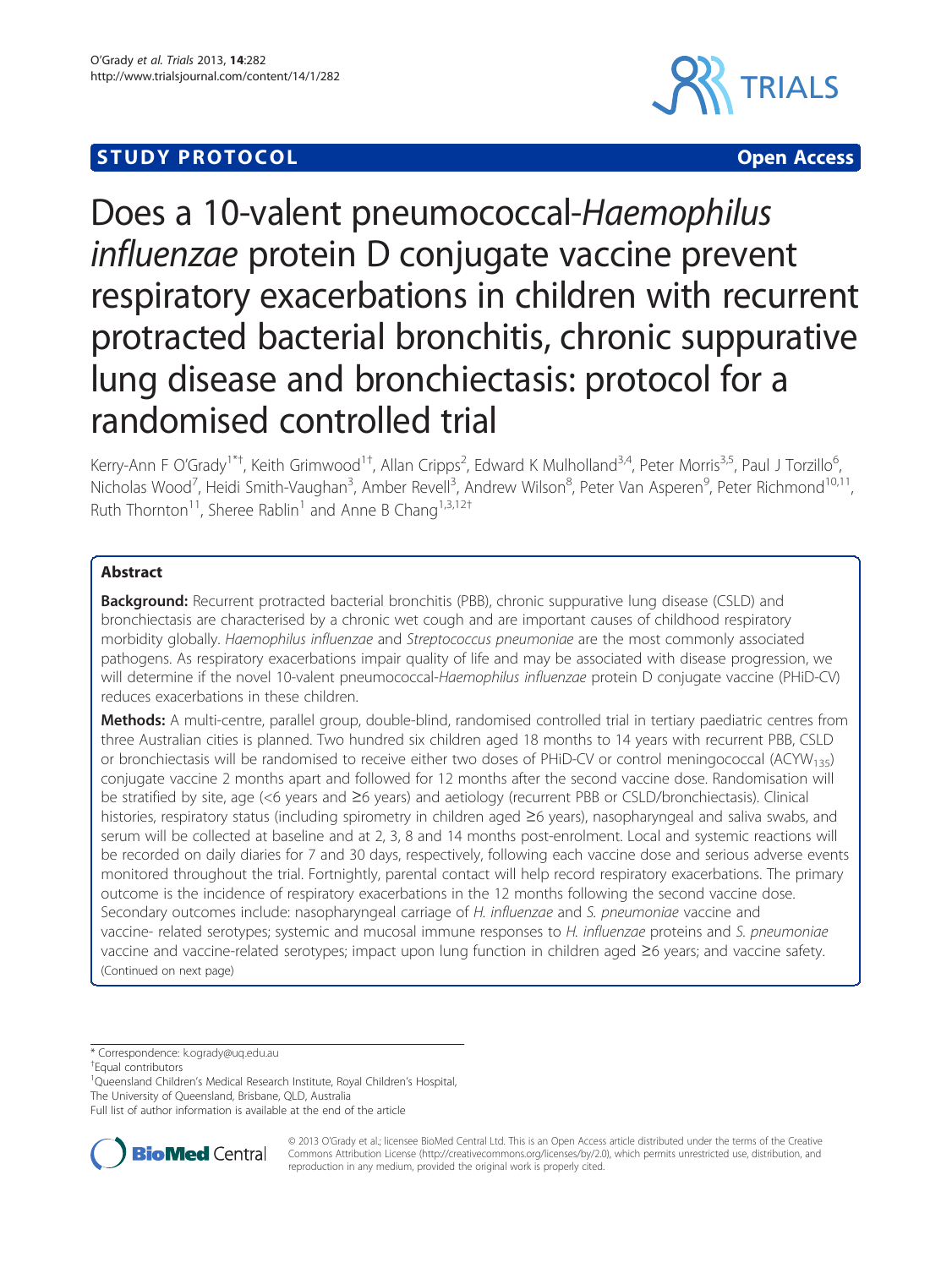#### (Continued from previous page)

Discussion: As H. influenzae is the most common bacterial pathogen associated with these chronic respiratory diseases in children, a novel pneumococcal conjugate vaccine that also impacts upon H. influenzae and helps prevent respiratory exacerbations would assist clinical management with potential short- and long-term health benefits. Our study will be the first to assess vaccine efficacy targeting H. influenzae in children with recurrent PBB, CSLD and bronchiectasis.

**Trial registration:** Australia and New Zealand Clinical Trials Registry (ANZCTR) number: [ACTRN12612000034831.](http://www.anzctr.org.au/ACTRN12612000034831)

Keywords: Bronchiectasis, Child, Chronic suppurative lung disease, Non-typeable Haemophilus influenzae, Pneumococcal conjugate vaccines, Protracted bacterial bronchitis, Randomised controlled trial, Respiratory exacerbations, Streptococcus pneumoniae

# **Background**

Cough is the most common symptom reported for new presentations to primary health care services internationally, [\[1\]](#page-9-0) and in Australia accounts for 6.8% of family medical practitioner consultations [\[2\]](#page-9-0). Chronic cough (>4 weeks duration) [[3](#page-9-0)] in children is associated with increased morbidity and often an unrecognised social and economic burden upon the family and hidden costs for the health care system [[4\]](#page-9-0). There are many causes of chronic cough, but amongst children with a persistent wet cough indicating the presence of excessive airway mucus, there is a subset that has a spectrum of chronic pulmonary diseases. These particular children, if left untreated may develop irreversible airway injury, an event that was well recognised in the pre-antibiotic era [[5\]](#page-9-0). These disorders, protracted bacterial bronchitis (PBB), chronic suppurative lung disease (CSLD) and bronchiectasis, have in common impaired mucociliary clearance, bacterial infection and lower airway inflammation, features consistent with the 'vicious circle hypothesis' for the pathogenesis of bronchiectasis [[6](#page-9-0)]. PBB is the most common of these entities, occurring predominantly in preschool children [\[7,8\]](#page-9-0). It is characterised by an isolated chronic wet cough without an alternative cause, such as cystic fibrosis (CF) or immunodeficiency being present, which resolves promptly with a two to four-week course of antibiotics [[9](#page-9-0)] In contrast, bronchiectasis is defined as abnormal, irreversible bronchial dilatation and is usually diagnosed by chest high-resolution computed tomography (cHRCT) scans [[10,11\]](#page-9-0). Children with bronchiectasis have a chronic wet cough that responds slowly or incompletely to antibiotic therapy. They also have recurrent lower respiratory infections and can develop additional respiratory symptoms and signs [\[12\]](#page-9-0). Bronchiectasis is either idiopathic or results from underlying systemic or local pulmonary diseases predisposing to chronic endobronchial infection. Between these two extremes are children with CLSD who have the clinical features of bronchiectasis, but lack the supporting cHRCT evidence [\[10](#page-9-0)]. Recurrent (at least four) episodes of PBB may occur [[1](#page-9-0)], and if these no longer respond promptly to antibiotics, underlying CSLD or bronchiectasis should be considered.

There is a direct relationship between lower airway bacterial load and systemic and lower airway inflammation, risk of acute respiratory exacerbations and quality of life measures in adults with bronchiectasis [\[13\]](#page-9-0). Haemophilus influenzae (usually unencapsulated or non-typeable (NTHi) strains) is consistently the predominant pathogen found in the sputum of adults with bronchiectasis [\[14](#page-9-0)] and chronic obstructive pulmonary disease (COPD) [\[15-17\]](#page-9-0). It is also the most common bacterial pathogen isolated from the lower airways of children with PBB, CSLD or bronchiectasis, followed less often by Streptococcus pneumoniae (pneumococcus) and Moraxella catarrhalis [[18,19](#page-9-0)]. Furthermore, acquiring new H. influenzae strains can lead to exacerbations in adults with COPD [\[15,20,21](#page-9-0)]. Acute exacerbations are also important in bronchiectasis as they are associated with lower quality of life (QoL) scores [[22](#page-9-0),[23](#page-9-0)] and poorer long-term outcomes. In adults with bronchiectasis, the frequency of exacerbations, increased systemic inflammatory markers and Pseudomonas aeru ginosa infection are each determinants of an accelerated pulmonary decline [\[24\]](#page-9-0). Amongst other factors, an increased mortality risk is associated with the degree of lung function impairment [\[25\]](#page-9-0). In children with bronchiectasis, no prospective study exists, but the only significant predictor of pulmonary decline found in one retrospective study was the frequency of hospitalised exacerbations [[26](#page-9-0)].

While pneumococcal polysaccharide and protein conjugate vaccines seem to have had little impact on the incidence of these chronic pulmonary diseases [\[8,27](#page-9-0)], interventions targeting H. influenzae may be more successful in reducing exacerbations and leading to improved clinical outcomes. Indeed, adult studies provide "proof of concept" that a *H. influenzae* vaccine may be beneficial. A systematic review of six randomised controlled trials (RCT; 440 patients) reported oral monobacterial whole-cell, killed H. influenzae vaccine reduced the incidence of "bronchitis" episodes at three months (rate ratio 0.69; 95% confidence interval (CI) 0.41, 1.14) and six months after vaccination (rate ratio 0.82; 95% CI 0.62, 1.09) [\[28](#page-9-0)].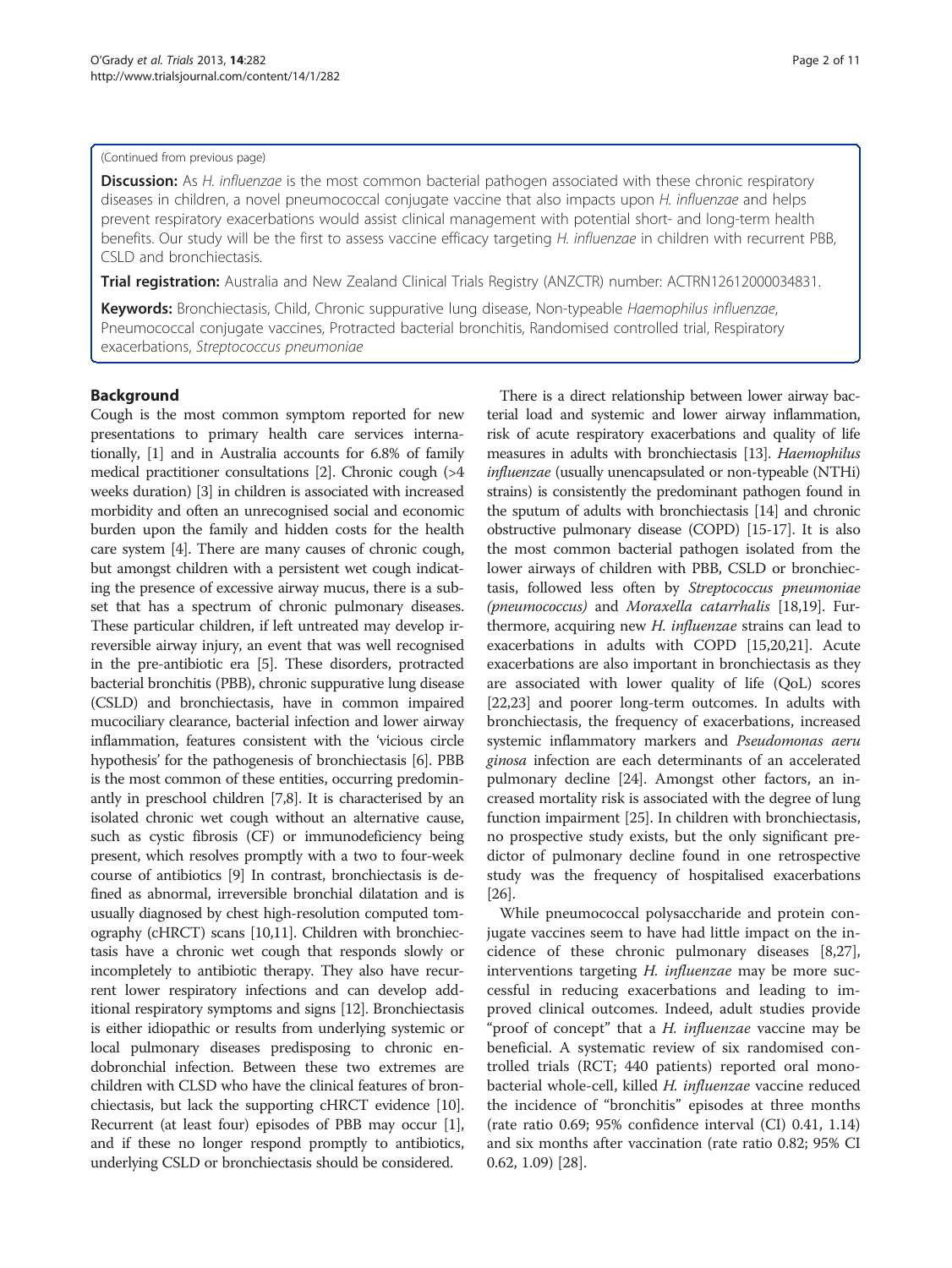Current oral H. influenzae vaccines are not licensed and to date have not been tested in children. Although very different to a whole cell oral vaccine whole cell, oral vaccine, the only vaccine available for children at present that may impact upon *H. influenzae* infection is the parenteral 10-valent pneumococcal-H. influenzae protein D conjugate vaccine (PHiD-CV; Synflorix®, GlaxoSmithKline Biologicals, Rixensart, Belgium). The protein D (PD) component is an outer membrane lipoprotein, which is antigenically conserved, surface located and present in most H. influenzae (encapsulated and NTHi) strains [[29](#page-9-0)]. It is one of three H. influenzae proteins (PD, P6 and OMP26) that have been the focus of potential vaccine antigens for both adults and children in recent years [\[30,31](#page-9-0)], with PD and P6 showing the most promise. Vaccine-induced anti-PD antibodies have been associated with protective efficacy against H. influenzae infection in middle ear and pulmonary clearance in rat disease models [\[32\]](#page-9-0). A RCT of an 11-valent prototype for PHiD-CV (Pneumococcal Otitis Efficacy Trial (POET)) where children had tympanocentesis during their first episode of acute otitis media (AOM) found that the vaccine reduced the overall incidence of AOM by 34%, including a 35% reduction in H. influenzae-related cases [\[33\]](#page-9-0).

However, since our trial commenced, data have been published from a trial of PHiD-CV in 780 Dutch children [[34](#page-9-0)], and GlaxoSmithKline has made aggregate data from a large trial of the vaccine in Latin American infants (COMPAS) publicly available [\[35\]](#page-9-0). In the Dutch study [[34](#page-9-0)], infants received the vaccine at 2, 3, 4 and 11 to 13 months of age. Although the study found a lack of vaccine efficacy (VE) against H. influenzae (principally NTHi) nasopharyngeal colonisation (VE: 0.5%, 95% CI, -21.8%, 18.4%) and acquisition (VE: 10.9%, 95% CI, -31.3%, 38.9%) no disease endpoints were reported. In COMPAS, vaccine was administered at 2, 4, 6 and 12 to 15 months of age and, despite inducing high serum anti-PD antibody levels, no reduction in H. influenzae nasopharyngeal carriage was observed at each three-monthly time point following the third dose of vaccine up until the study ceased when children reached two years of age [[35](#page-9-0)]. There was a marginal effect on any clinically confirmed AOM (VE 16.1%, 95% CI −1.1, 30.4), but none observed for H. influenzae confirmed AOM (VE 15%, 95% CI −83.8, 60.7).

The data from COMPAS are difficult to interpret given a surprisingly low prevalence of H. influenzae nasopharyngeal carriage in all children at each time point (approximately 5%), and that carriage data were only obtained in a subset of children from a single participating centre  $(n =$ 2,000). Furthermore, of all clinically confirmed AOM episodes (n = 243), *H. influenzae* was only detected in 26 (10.7%), of which all were confirmed as NTHi. Hence, there is a clear lack of study power to address the clinical efficacy of the vaccine. The implications of these findings

[[34](#page-9-0)] and those of the Dutch study for older children, particularly those with chronic respiratory disease, need to be established and more studies are required in different populations with differing H. influenzae epidemiology to confirm vaccine efficacy.

Thus, our trial aims to determine whether respiratory exacerbations in children with recurrent PBB, CSLD and bronchiectasis can be reduced by PHiD-CV vaccination.

# Objectives of the study

Our primary objective is to determine the clinical efficacy of PHiD-CV in reducing respiratory exacerbations in children aged 18 months to 14 years with recurrent PBB, CSLD or bronchiectasis.

Our secondary objectives are:

- 1. To evaluate the impact of a PHiD-CV vaccine on nasopharyngeal carriage and bacterial load of H. influenzae and pneumococcal vaccine-type and vaccine-related serotypes at 2 months post-vaccine dose 1 and then at 1, 6 and 12 months following the second vaccine dose in children with recurrent PBB, CSLD or bronchiectasis.
- 2. To evaluate the systemic and mucosal immune responses to PD and non-vaccine type H. influenzae proteins (P4, P6) and PHiD-CV pneumococcal vaccine and vaccine-related serotypes at 2 months post-dose 1, and then at 1, 6 and 12 months following the second vaccine dose in children with recurrent PBB, CSLD or bronchiectasis.
- 3. To determine the effect of PHiD-CV vaccine on lung function in children with recurrent PBB, CSLD and bronchiectasis.
- 4. To evaluate the safety of PHiD-CV vaccine and meningococcal ( $ACYW_{135}$ ) conjugate vaccine in children with recurrent PBB, CSLD or bronchiectasis.

Our study tests the primary hypothesis that amongst children aged 18 months to 14 years with PBB, CSLD or bronchiectasis, vaccination with PHiD-CV reduces the incidence of respiratory exacerbations in the 12 months following two doses of vaccine compared to children who received the control (meningococcal  $ACYW_{135}$ Sanofi Pasteur, Lyon, France) conjugate vaccine.

# Methods

# Study design

This is a multicentre, parallel-group, double-blind RCT (with concealed allocation) to assess the efficacy of PHiD-CV in reducing respiratory exacerbations in children with recurrent PBB, CSLD and bronchiectasis. The study plan is summarised in the figure.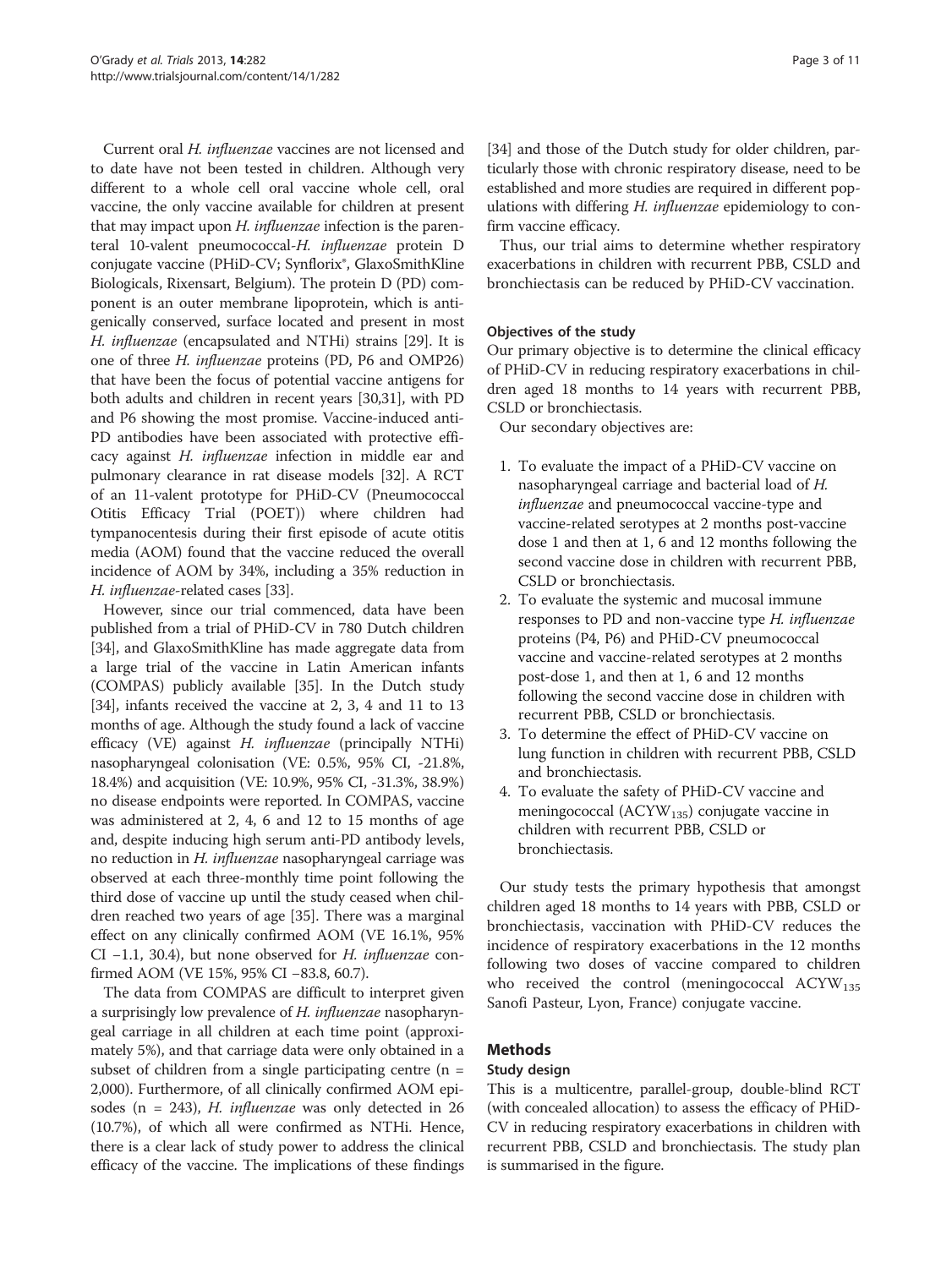#### **Eligibility**

#### Inclusion criteria are:

- 1. Aged 18 months to 14 years inclusive with recurrent PBB, CSLD or bronchiectasis.
- 2. Receipt of meningococcal C conjugate vaccine at least six months before enrolment;
- 3. Negative urine pregnancy test if post-menarchal female.
- 4. Provision of written informed consent from parent/ guardian (assent if child aged ≥10 years).
- 5. Parent/child willing and able to meet the requirements of the protocol.
- 6. Access to a telephone and not planning to move from the study area in the 14 months postenrolment.
- 7. Has experienced two or more respiratory exacerbations in the 18 months prior to study entry.

Exclusion criteria are: chronic lung conditions other than co-existent asthma and those under investigation in this study; prior vaccination with PHiD-CV vaccine; received the 23-valent pneumococcal polysaccharide vaccine (Pneumovax-23, Commonwealth Serum Laboratories Biotherapies, Melbourne, Victoria, Australia) within the previous two months; contraindication/known hypersensitivity to PHiD-CV and/or quadrivalent  $(ACYW_{135})$  meningococcal conjugate vaccine; immunosuppressive condition or immunodeficiency disorder that may influence responses to vaccines; systemic immunosuppressive therapy; administration of immunoglobulins and/or blood products within 90 days of receiving study vaccine; active participation in a clinical trial of another investigational drug/ vaccine or therapy; acute illness at the time of enrolment, and other medical conditions that could increase the risk of serious adverse events (SAEs) from being in the study.

#### Recruitment

Eligible children will be identified from specialist respiratory clinics in tertiary paediatric hospitals in Brisbane, Perth and Sydney, Australia. Parents will be approached by study personnel and informed consent/ assent obtained.

#### Intervention, follow-up and data collection

Children will be randomised (1:1 allocation) to receive either PHiD-CV or meningococcal  $(ACYW_{135})$  conjugate vaccine. Following baseline assessment of their general medical history, respiratory status (including spirometry for children aged ≥6 years), concomitant medication use and vaccination history, children will receive two vaccine doses, 2 months apart, and followed for 12 months post the second vaccine dose. Follow-up includes: three further clinical visits (1, 6 and 12 months post-dose-2); fortnightly

telephone interviews with parents to monitor respiratory status; local and systemic adverse event monitoring using parent-completed daily diary cards for 7 and 30 days, respectively, after each vaccine dose; and surveillance for SAEs for the entire study period. All data will be recorded on standardised forms. The primary and secondary outcome measures are collected at the time points specified in Figure [1.](#page-4-0)

A respiratory exacerbation is defined as an increase in sputum volume or purulence, or three or more days of change in cough (>20% increase in cough score or type (dry to wet)). This definition has been validated, with excellent kappa values between senior clinicians (>0.75) for these symptoms and signs [\[26\]](#page-9-0). In addition to active surveillance, parents will be trained in recognising the features of an exacerbation and asked to report any potential episodes that are not captured during the fortnightly follow-up contacts.

#### Randomisation, allocation and blinding

An independent biostatistician prepared the randomisation code using a permuted blocking design (block size of four) to maintain group balance. Randomisation was stratified by site, age (less than six years and six or more years), and PBB vs CSLD/bronchiectasis. The age of six years was chosen as at this age spirometry can be performed reliably in children. Treatment allocation is determined by the trial pharmacist at the Royal Children's Hospital, Brisbane based on the randomisation list provided by the independent statistician. At the time of randomisation, the child's study specific stratum is confirmed and a request for randomisation based on that stratum is provided to the pharmacist. The trial pharmacist selects the next consecutively numbered opaque sealed envelope from the relevant strata pack, opens the envelope and extracts the randomisation code. This is checked against the randomisation list and a vaccine pack matching the allocation code is assigned to the participant. The allocation sequence is concealed at all times throughout the study from all blinded investigators, study staff and participants.

Since the vaccines differ in colour, their preparation and delivery will be performed by nurses at each participating centre who are independent of the study. Unblinding of individual participants will only occur in emergency situations and ideally after discussion with the Data Safety Monitoring Committee (DSMC). The randomisation code will be unblinded once the database is locked and the data analysed.

#### Specimen collection

All children will have nasopharyngeal swabs, saliva and serum collected at enrolment and at 2 months postvaccine dose 1, and then at 1, 6 and 12 months following the second study vaccine dose (Figure [1](#page-4-0)). Nasopharyngeal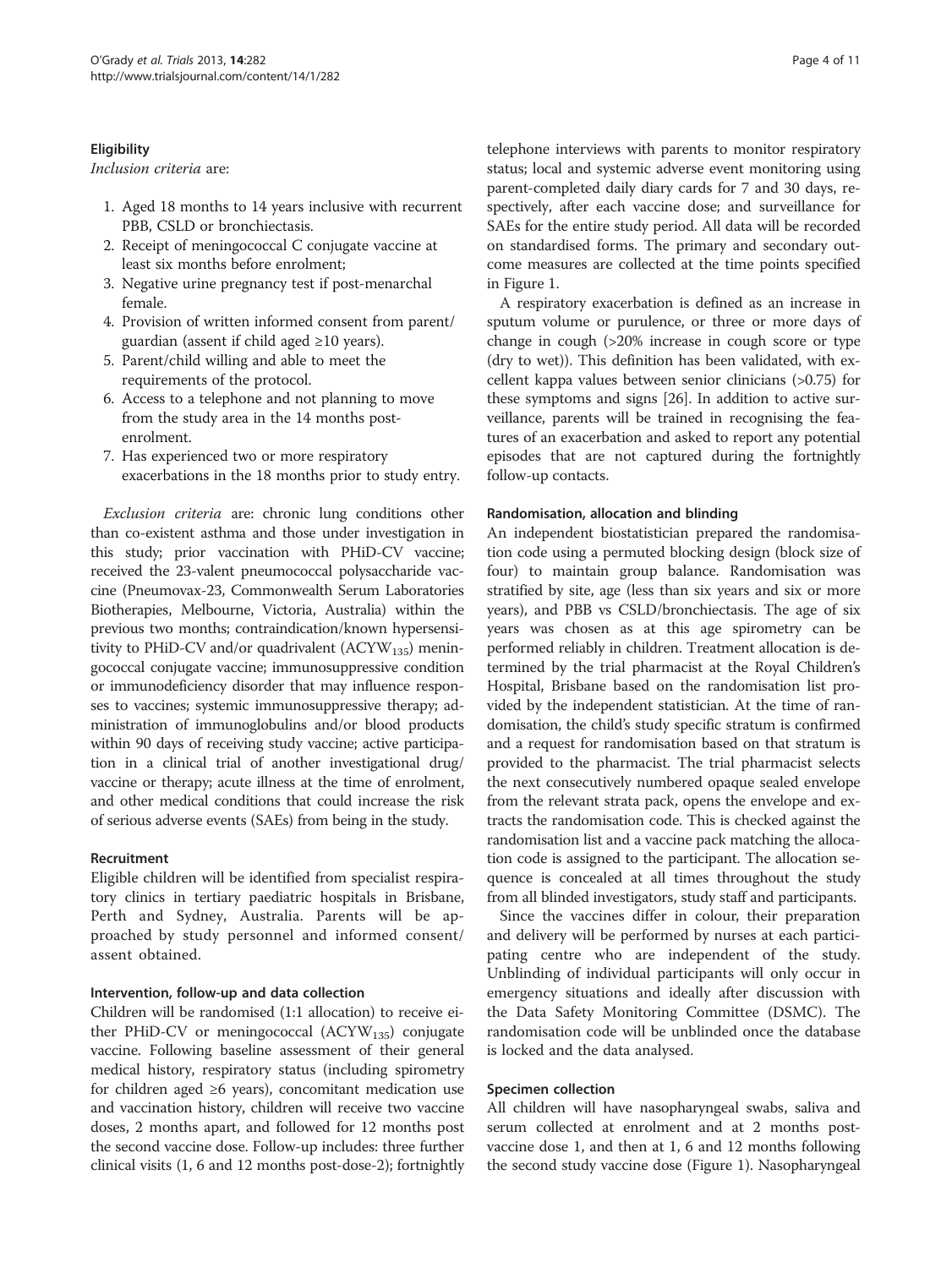<span id="page-4-0"></span>

specimens will be obtained with flocked swabs following World Health Organization (WHO) Guidelines [\[36\]](#page-9-0) and placed in 1.0 ml of skim-milk-tryptone-glucose-glycerol broth. Saliva will be collected using large cotton-tipped swabs, which when soaked are put in a 15 ml tube and placed immediately on ice, while serum will be separated into multiple aliquots. All three specimen types from each child will be stored at local laboratories at −80°C before being transported frozen to the research laboratories.

#### Laboratory methods

#### Nasopharyngeal swabs

Batches of swabs will be thawed and 10 μL aliquots cultured overnight on selective media at  $37^{\circ}$ C in 5% CO<sub>2</sub>. H. influenzae and S. pneumoniae will be confirmed by standard techniques and routine susceptibility testing performed using the calibrated dichotomous susceptibility disc diffusion method [\[37\]](#page-9-0). Diversity of H. influenzae isolates will be determined by polymerase chain reaction (PCR)-ribotyping, while the Quellung method (antisera from Statens Serum Institute, Copenhagen, Denmark) will be used to serotype pneumococcal isolates [[38](#page-9-0)].

Real-time quantitative PCR assays will be used to estimate *H. influenzae* and *S. pneumoniae* loads in nasopharyngeal specimens using an in-house multiplex assay. The H. *influenzae* target is *hpd* [\[39\]](#page-9-0), which also helps differentiate between H. influenzae and the commensal H. haemolyticus, while the target for *S. pneumoniae* is lytA [[40](#page-9-0)]. Quantitative standards will be generated from the reference strains S. pneumoniae (ATCC 49619) and H. influenzae (ATCC 19418) obtained from the American Type Culture Collection.

# Saliva swabs

Saliva antibodies will be measured against purified H. influenzae (PD, P4 and P6) and pneumococcal (CbpA, PspA1 + 2 and pneumolysin) proteins and pneumococcal vaccine serotype (1, 4, 5, 6B, 7F, 9V, 14, 18C, 19F, 23F) and serotype-related (6A, 19A) polysaccharides using a multiplex bead assay [\[41](#page-9-0)]. Polysaccharide antigens will be conjugated to poly-L-lysine (Sigma Aldrich, Castle Hill, NSW, Australia) using a two-step carbodiimide reaction. All antigens will be covalently bound to carboxylated microspheres (Bio-Rad Laboratories, Gladesville, NSW, Australia) of a specific fluorescent region. Saliva will be diluted in adsorption buffer (phosphate buffered saline (PBS) 0.05% Tween 20 and 2% calf serum; Sigma Aldrich), pneumococcal cell wall polysaccharide (Statens Serum Institute, Copenhagen, Denmark) and serotype 22F polysaccharide (American Type Culture Collection, Manassas, VA, USA) for the polysaccharide assays and straight adsorption buffer for protein assays. Diluted samples will be incubated with antigen-conjugated microspheres at room temperature then washed (PBS 0.05% Tween 20). For detection of IgG or IgA, R-phycoerythrin conjugated antihuman IgG or IgA (Jackson ImmunoResearch Laboratories, West Grove, PA, USA), respectively, will be used. The fluorescence in each specific bead region will be measured using the BioPlex® 200 System (Bio-Rad Laboratories). Data will be acquired electronically in real-time and analysed using Bio-plex Manager 5.0 software.

# Serum samples

Serum antibodies will be measured against purified H. influenzae and pneumococcal proteins and pneumococcal polysaccharides outlined above using a multiplex bead assay as described previously [[42](#page-10-0)].

To supplement pneumococcal multiplex bead assays, multiplex opsonophagocytic killing assays will be performed according to the protocol of the WHO Reference Laboratory for pneumococcal serology at the University of Alabama. Only serum from children who have not taken antibiotics within three days of venesection will be tested. Briefly, serially diluted serum samples will be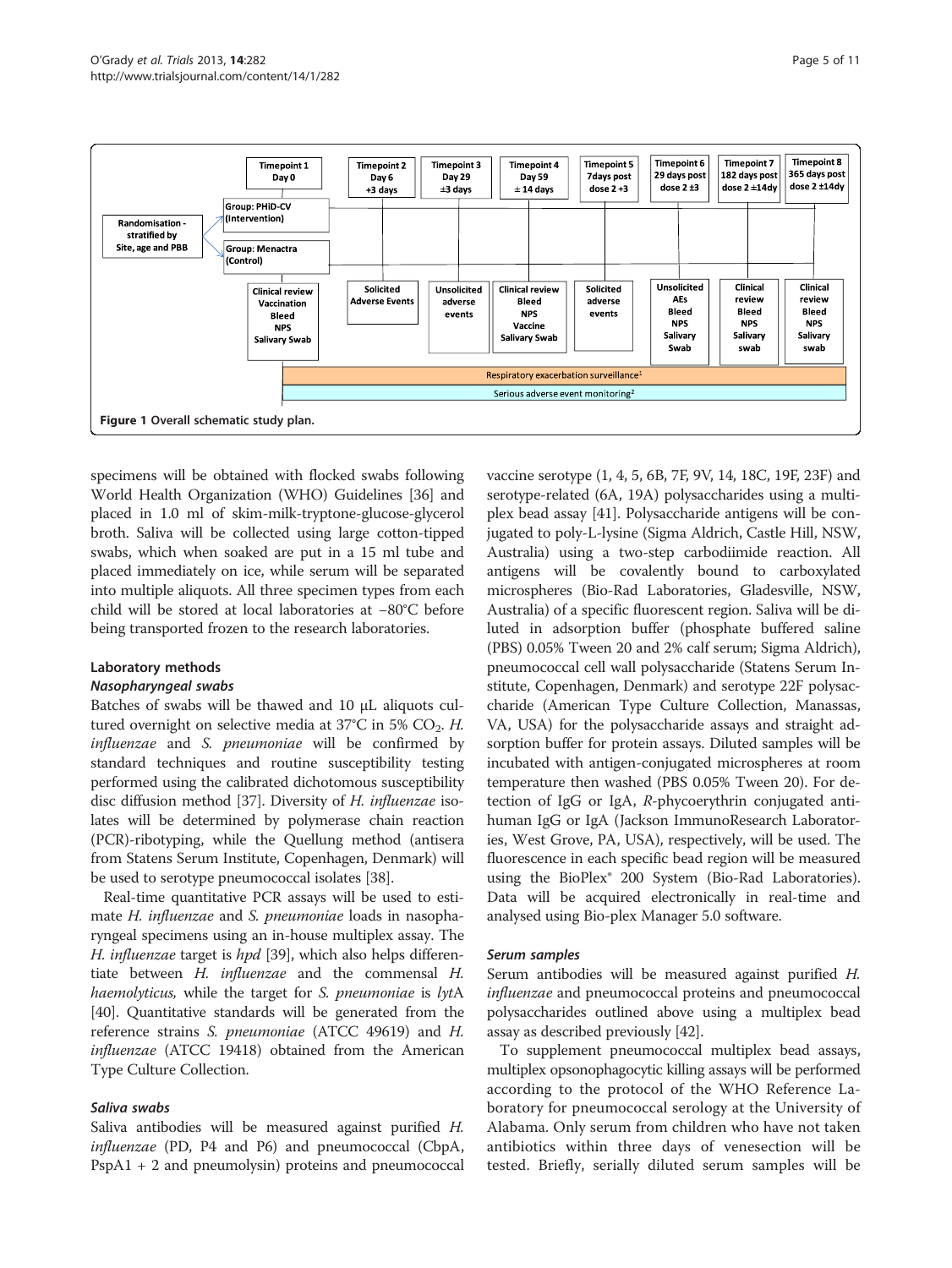incubated with four pneumococcal serotypes, each with different antibiotic susceptibilities, for 30 minutes at room temperature on an orbital shaker. Samples will be incubated with both rabbit complement and HL-60 cells at 37°C with 5%  $CO<sub>2</sub>$  for 45 minutes. Following incubation, phagocytosis will be stopped by placing microtitre plates on ice for 20 minutes. The reaction mixture will be spotted onto Todd-Hewitt Yeast Agar plates and the mixture left to absorb into the agar for 20 minutes at room temperature. The antibiotic (either optochin, spectinomycin, trimethoprim or streptomycin) containing overlay will be added to each of the plates and incubated at room temperature for 20 minutes. Plates will then be incubated upside down in a candle car for 16 to 18 hours at 37°C. Colonies will be counted by an automatic colony counter and data analysed using the Opsotitre 3 software (University of Alabama, Birmingham, Alabama, USA). Opsonisation indices will be calculated using linear interpolation of the serum dilution killing 50% of bacteria.

#### Lung function

Lung function in children aged six or more years will be measured with a standard spirometer using American Thoracic Society criteria at enrolment and 6 and 12 months following the second vaccine dose.

# End points

Participation is completed 12 months (± 14 days) following the second vaccine dose. Other exit points are serious protocol violations and SAEs deemed by the treating clinician or the DSMC to be associated with the study vaccine. Children meeting the exit criteria will continue to be followed until the end of the trial period.

# Outcome measures

#### Primary outcome

The incidence of respiratory exacerbations in the 12 months following the second vaccine dose.

# Secondary laboratory outcomes

Nasopharyngeal carriage and load of H. influenzae and S. pneumoniae and systemic and mucosal immunity to H. influenzae proteins (PD, P4, P6) and PHiD-CV pneumococcal vaccine-type and vaccine-related serotypes at 2 months post-dose 1, and then at 1, 6 and 12 months following the second vaccine dose.

# Secondary lung function outcomes

Spirometry at enrolment and 6 and 12 months after the second vaccine dose.

#### Secondary safety outcomes

Local injection site and systemic reactions in the 7 and 30 days following each vaccine dose, respectively, and SAEs throughout the entire study period.

#### Sample size

Prospective data collected in Brisbane children with non-CF bronchiectasis indicate a mean annual incidence of 2.1 (standard deviation 1.046) exacerbations requiring hospital clinic attendance or hospitalisation. PHiD-CV efficacy against exacerbations in children with bronchiectasis is unknown. However, based on the aforementioned pilot data and AOM data from the POET study (30% reduction) [[33](#page-9-0)], our trial is powered to detect a 30% reduction from 2.1 to 1.47 exacerbations in the 12 months following the second vaccine dose. Assuming a Poisson distribution, 93 children per group will provide 90% power ( $\alpha$  = 0.05, twosided) to detect a 30% reduction in exacerbations in the PHiD-CV group and 80% power to detect a 25% reduction. Assuming a 10% loss to follow-up, we will recruit 206 children (103 per group). Differences of less than 20% are unlikely to change clinical practice without additional supporting evidence.

# Analysis

Data will be presented in accordance with the updated CONSORT criteria [\[43\]](#page-10-0). Demographic data will be tabulated and expressed as proportions and/or means of the selected characteristics by vaccine group with the corresponding 95% confidence intervals. Differences between groups will be assessed by the normal test for comparisons of means and  $\chi^2$  tests for comparison of proportions.

The primary analysis will assume a Poisson distribution and will compare the incidence of respiratory exacerbations between the two groups. Vaccine efficacy (VE) (%) will be calculated as  $(1 - Relative Risk (RR))*100$  where RR represents the ratio of the incidence of exacerbations in the PHiD-CV group to the incidence in the control group (and presented with its 95% CI). All analyses will be performed on an intention-to-treat basis and will account for baseline stratification.

# Secondary analyses

The proportion of children with nasopharyngeal carriage of H. influenzae and S. pneumoniae at each time point will be compared between vaccine groups and presented as RR and 95% CI, adjusted for repeated measures. VE (%) against carriage will be calculated as (1-RR)\*100 and presented with its 95% CI. Bacterial load at each time point will be compared.

Serum and mucosal antibody responses to H. influenzae proteins, including PD, pneumococcal protein and polysaccharide antigens and opsonophagocytic killing assays: geometric mean titres at each sampling time point will be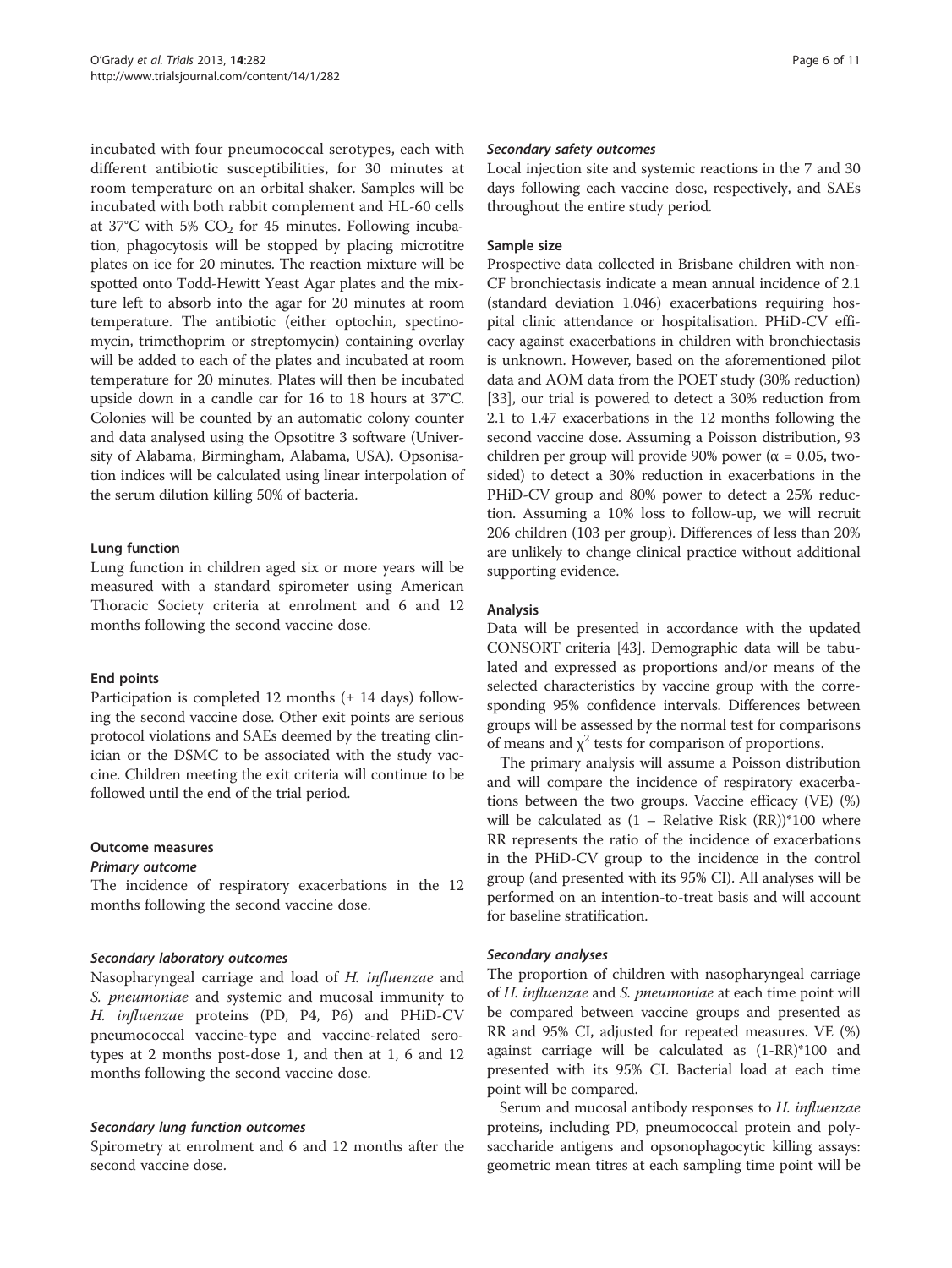compared between groups presented as a mean difference (and 95% CI) from linear regression models. In addition, the proportion of children assessed to be seropositive will be compared between groups at each sampling time point using  $\chi^2$  tests for proportions and logistic regression models to adjust for stratification. All differences will be presented with their 95% CIs.

Safety and reactogenicity of vaccination: descriptive analyses will be performed on the number, type and severity of local and systemic reactions and SAEs that occur following vaccination and presented by treatment group. Comparisons between groups will be performed using Student's *t*-test for continuous variables and  $\chi^2$  tests for proportions.

Sub-group analyses will be performed for all primary and secondary objectives to examine potential differences by study specific strata. Univariate and multivariate analyses will be performed to evaluate variables independently associated with study endpoints and to assess potential confounding factors in the association between vaccination and disease.

#### Data safety monitoring committee

A DSMC has been established and has met prior to commencing this study. A *priori* stopping rules include:

#### **Efficacy**

A Fleming-Harrington-O'Brien [[44\]](#page-10-0) stopping boundary will be used at the interim analysis (described below), with a nominal P-value required for significance of .001. The final analysis will be referred to a nominal significance level of .0497. An interim analysis of the primary endpoint will be conducted after the first 126 subjects have completed the 12-month follow-up post the second vaccine dose. Sixty-three subjects per group will provide 80% power ( $\alpha$  = 0.05, two-sided) to detect a reduction in exacerbations of 30%. At this point, and in discussion with the DSMC, a decision will be made with respect to continuing recruitment based on both the statistical significance and clinical relevance of any effect observed.

#### Toxicity

During the trial, the occurrence of local or systemic reactogenicity may occur at rates that justify additional safety evaluations. If the conditions of any of the stopping rules are satisfied, the data will be assessed fully by the DSMC to determine that it is safe to continue the study. A multi-stage early stopping design approach [[45](#page-10-0)] will be employed to define stopping rules after the occurrence of each observed SAE by comparing the total number of patients included to the maximal number of patients that satisfies maximal acceptable SAE criteria.

#### Ethics approval

Human Research Ethics Committees of all the participating institutions have approved the study. It is being conducted under Australia's Therapeutic Goods Administration Clinical Trial Notification scheme. The University of Queensland is the trial sponsor.

#### **Discussion**

PBB, CSLD and bronchiectasis are important chronic paediatric respiratory illnesses globally. Repeated respiratory exacerbations in those with bronchiectasis are associated with significant long-term morbidity [[25](#page-9-0)[,46,47](#page-10-0)]. There is also historical precedent in the pre-antibiotic era that children with recurrent or persistent wet cough progressed from having normal radiographic appearance to those consistent with bronchiectasis [\[5\]](#page-9-0). As H. influenzae is the most common bacterial pathogen associated with these diseases in adults and children [\[18,19](#page-9-0)], a vaccine that could reduce or eliminate H. influenzae may avert exacerbations and reduce antibiotic use. This would be an important adjunct to current clinical management and may lead to short- and long-term health benefits. Our study, therefore, has clinical efficacy as the primary outcome and will be the first to assess the clinical impact of vaccines targeting H. influenzae in children with these diseases.

The systemic and mucosal immune responses, particularly antibody functionality, to PHiD-CV in children with recurrent PBB, CSLD and bronchiectasis have not been examined previously. Our study will examine responses to not only PD, but related H. influenzae proteins (P4 and P6) that have been considered as vaccine candidates as well as assessing responses to S. pneumoniae vaccine and vaccine-related serotype specific antigens. A prospective study of serum antibody response to three different H. influenzae outer membrane proteins (including PD) during episodes of AOM in otitis-prone and non-otitis-prone children highlights the importance of measuring immune responses in addition to clinical endpoints [[48](#page-10-0)]. It reported diminished IgG responses to these antigens in otitis-prone children compared to non-otitis-prone children at the time of, and following, an AOM episode. Increased susceptibility in otitis-prone children might be related to suboptimal circulating functional T-helper memory and reduced IgG responses to H. influenzae or S. pneumoniae after colonisation and AOM [\[49](#page-10-0)]. These data support ongoing evaluation of responses in children at high-risk of H. influenzae infection.

Immunological responses to pneumococcal vaccine antigens are important to evaluate because of recent data suggesting diminished immunogenicity in children who have had either multiple exposures to vaccine antigens [\[50](#page-10-0)], or increased density of S. pneumoniae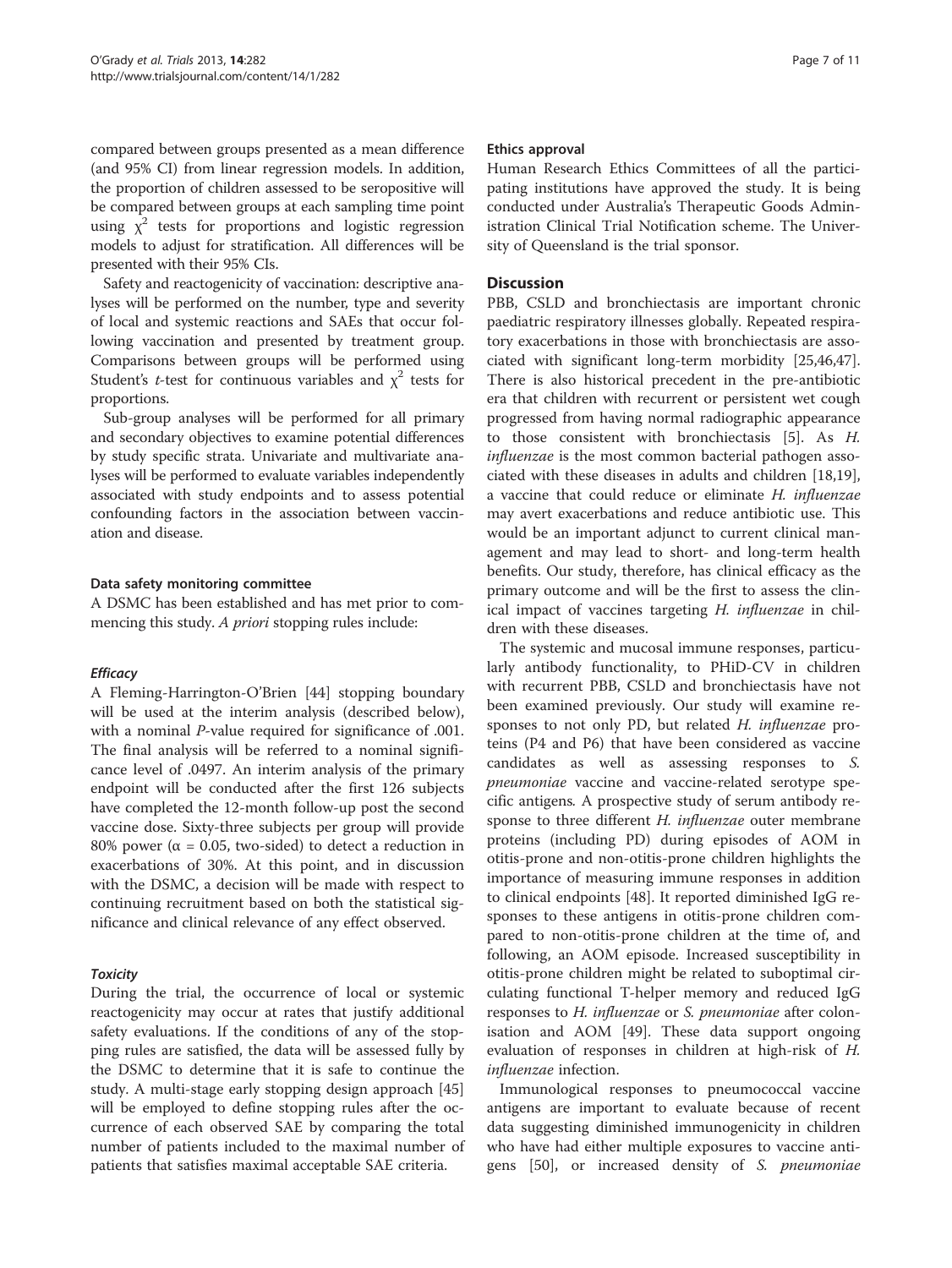nasopharyngeal carriage at the time of vaccination [[51,52\]](#page-10-0). The clinical significance of these observations, however, remains uncertain. A recent study has examined S. pneumoniae isolates from bronchoalveolar lavage (BAL) cultures of children with chronic cough thought to be due to PPB [\[53](#page-10-0)]. The results suggested significant differences in serotype distribution between 7vPCV vaccinated and unvaccinated children, with immunised children less likely to have vaccine serotypes isolated from BAL cultures, but also more likely to have non-vaccine serotypes than unimmunised children [[53\]](#page-10-0). These findings are consistent with our own observations where pneumococcal conjugate vaccines appear to have had little impact on the burden of lower respiratory tract disease in high-risk Indigenous Australian populations [\[54](#page-10-0)], in whom S. pneumoniae isolates from nasopharyngeal and BAL cultures are principally non-vaccine serotypes [[38,](#page-9-0)[55\]](#page-10-0). Whether these differences resulted from host responses or population-based changes in circulating serotypes is unknown; however, the study suggests that ongoing surveillance of S. pneumoniae in this patient population is required.

It cannot be assumed that existing VE data against H. influenzae nasopharyngeal carriage and clinical disease (primarily AOM) in healthy young infants for PHiD-CV, and its 11-valent prototype in POET, can be generalised to preventing acute respiratory exacerbations in the lower airways of older children with PBB, CSLD or bronchiectasis. While the bacterial pathogens invading the middle ear cavities and the lower respiratory tracts of these patients are similar, the bacterial clearance mechanisms and immunity induced following a parenterally administered vaccine may differ between the two anatomical sites. In addition, a recent small study identified significantly reduced natural antibody levels to PD in adult patients with COPD (without exacerbation at time of specimen collection) and secondary immunodeficiency disorders compared to healthy controls, and that natural antibody levels declined with age [[56](#page-10-0)]. Suboptimal circulating functional T-helper memory and reduced IgG responses to S. pneumoniae or H. influenzae have also been identified in otitis-prone children [[49](#page-10-0)]. These data potentially indicate deficient host responses to H. influenzae infection in people with disease and that boosting antibody responses with vaccines may be required. Similar data do not exist for children with chronic lung diseases and, therefore, we have commenced an add-on study to the current protocol to examine this issue.

With respect to differences between nasopharyngeal carriage and disease, the POET study demonstrated a reduction in AOM caused by H. influenzae, but not nasopharygeal carriage by this organism in healthy children up to two years of age [[33](#page-9-0)]. However, that study is not comparable to ours given the different population and primary endpoints and, in addition, the vaccine used possessed a higher content of PD than the currently licensed 10-valent PHiD-CV. Furthermore, there remains the possibility of different strains and virulence factors operating between colonisation and disease states [[34](#page-9-0)]. Data comparing these factors between nasopharyngeal and lower airway H. influenzae isolates in children with non-CF bronchiectasis or other chronic lung diseases are virtually non-existent. A small study conducted in Australian Indigenous children [[38\]](#page-9-0), a population with extensive H. influenzae acquisition very early in life [\[57\]](#page-10-0) and excessive rates of recurrent upper and lower respiratory tract infections [\[58\]](#page-10-0), found a high density and diversity of respiratory bacteria. It also found nasopharyngeal and BAL strain concordance between the upper and lower airways in 45 children with HRCT confirmed bronchiectasis. However, this study was not conducted at the time of an acute exacerbation and 27 (60%) had received antibiotics within two weeks of specimen collection [\[38\]](#page-9-0).

Currently, data on PHiD-CV VE against H. influenzae carriage and disease in older children are limited to the results from a single study involving healthy four-year-olds [[59](#page-10-0)]. This was a follow-up study of an earlier trial [[60](#page-10-0)] of the PHiD-CV in Czech children conducted when they were 31 to 44 months of age. Persistence of NTHi nasopharyngeal carriage was a secondary objective. Thirty percent of the original cohort ( $n = 686$ ) did not participate in the follow-up study. Children primed previously with PHiD-CV received a fifth dose at 40 to 48 months of age, the unprimed group received two doses of PHiD-CV two months apart. Post-booster nasopharyngeal carriage data at 24 to 27 months of age from the first study suggested a VE against NTHi carriage of 51.2% (95% CI 11.7, 73.9). However, carriage increased in vaccinees (from 8.5% to 33.5%) and controls (17.3% to 38.9%) at each time point thereafter and, at ages of 31 to 44 months and 40 to 48 months, there was no difference between the two groups [[59](#page-10-0)]. Carriage data beyond those time points have not yet been published.

In addition, the long-term impact of the vaccine on carriage of other microbes is similarly limited. In the same extension study of Czech children, there was no difference between groups in Staphylococcus aureus and M. catarrhalis carriage over the same time period [\[59\]](#page-10-0). This provides an early, albeit insufficient, indication that the PHiD-CV has not altered the dynamics of carriage of these two organisms in healthy young children over time. Whether the same findings occur in children with chronic lung diseases is currently unknown, although we have the capacity to examine these effects in additional laboratory studies outside of the current protocol. Nonetheless, replacement of vaccine type pneumococci by non-vaccine type serotypes has been observed commonly in experimental and non-experimental studies of other pneumococcal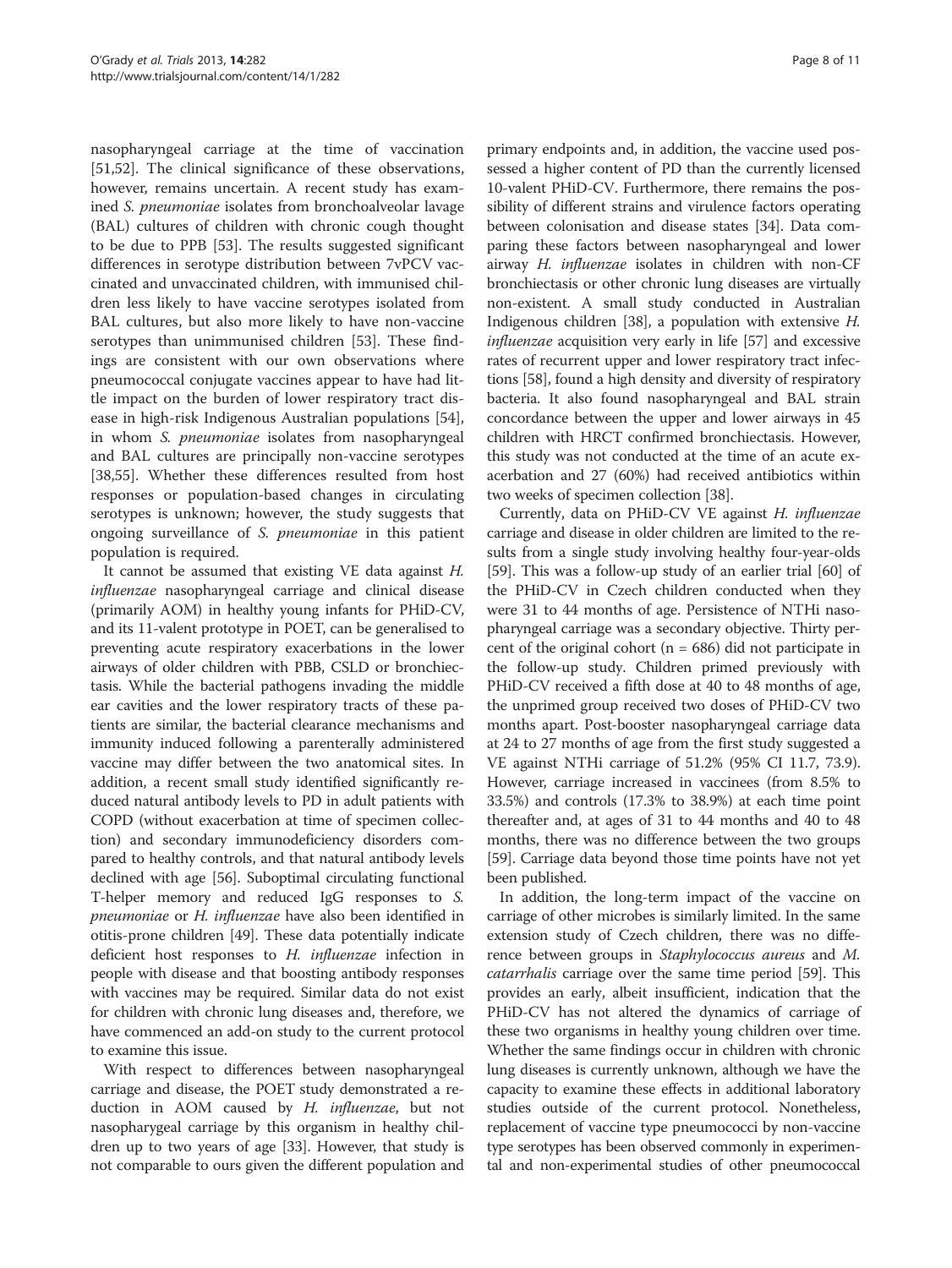conjugate vaccines and in some studies increased carriage of S. aureus and H. influenzae has also been reported [\[61,62](#page-10-0)].

The two study vaccines have well established safety profiles in young children. However, as they are being administered outside of licensed indications in Australia, and to a population of children with existing morbidities, we will undertake a complete safety evaluation during the trial. Our safety endpoints are consistent with those used in trials of both vaccines and SAE monitoring is consistent with Good Clinical Practice criteria [\[63\]](#page-10-0).

In summary, our RCT will be the first to examine the impact of a vaccine targeting H. influenzae in children with recurrent PBB, CSLD and bronchiectasis. The best evidence to answer questions about strain concordance, acquisition of new strains and subsequent infection in the lower airways, and changes in the microbiological profile of acute exacerbations in children with chronic lung diseases following vaccination with PHiD-CV, are best obtained if BALs are performed at baseline, at each study time point and during acute exacerbations. This is ethically unacceptable and, hence, our choice of a clinical endpoint as the primary objective follows the concept of vaccine probe studies as markers of disease burden [[64](#page-10-0)], as demonstrated previously in pneumococcal conjugate and Hib vaccine trials. Clinical efficacy will be evaluated in the context of detailed nasopharyngeal carriage, immunogenicity, lung function and safety data to provide a detailed assessment of whether vaccines may reduce exacerbations and provide an opportunity to improve longterm health outcomes. The study will also be an important contribution to the literature on the effects of conjugate vaccines on the nasopharyngeal microbiology of children with recurrent PBB, CSLD and bronchiectasis.

#### Trial status

Recruitment began in January 2013.

#### Abbreviations

7vPCV: 7-valent pneumococcal conjugate vaccine; AOM: Acute otitis media; BAL: Bronchoalveolar lavage; CF: Cystic fibrosis; cHRCT: Chest high-resolution computed tomography; CI: Confidence intervals; COPD: Chronic obstructive pulmonary disease; CSLD: Chronic suppurative lung disease; DSMC: Data Safety Monitoring Committee; NTHi: Non-typeable Haemophilus influenzae; PBB: Protracted bacterial bronchitis; PBS: Phosphated buffered saline; PCR: Polymerase chain reaction; PD: Protein D; PHiD-CV: Pneumococcal-Haemophilus influenzae protein D conjugate vaccine; POET study: Pneumococcal Otitis Efficacy Trial; QoL: Quality of life; RCT: Randomised controlled trial; RR: Relative risk; SAE: Serious adverse event; VE: Vaccine efficacy; WHO: World Health Organization.

#### Competing interests

ABC has received Institutional funding from GlaxoSmithKline (GSK) for investigator-led clinical studies in NTHi infections. AWC has participated on Advisory Boards for pneumococcal conjugate and NTHi vaccines for GSK. EKM has participated in Advisory Boards for pneumococcal conjugate vaccines for GSK.

HSV has received funding from GSK to attend scientific meetings. KG has participated in Advisory Boards for pneumococcal conjugate vaccines for

GSK. NW has participated in investigator initiated industry supported vaccine studies in the last two years. These have been supported financially by GSK, Aventis Pasteur and Commonwealth Serum Laboratories. He has participated in one GSK- sponsored pertussis meeting in 2011. PM is a member of pneumococcal immunisation and chronic suppurative otitis media Advisory Boards for GSK. RBT has received travel funding from GSK. PR has received funding from GSK for investigator-led epidemiological studies in otitis media and has received travel support from GSK, Wyeth and other vaccine companies to present scientific data and chair workshops. SR, AW, AR, KOG, PJT and PvA have no conflicts of interest to declare.

#### Authors' contributions

KOG conceived the study, devised the study protocol and oversees study implementation nationally and was the primary author of the manuscript. KG made substantial contributions to study conception, grant application, protocol development and implementation and helped draft the manuscript. AWC is responsible for the design and interpretation of the immunogenicity components of the study. EKM, PM and PJT contributed to the grant application and design of the study protocol. NW contributed to the grant application, design of the study protocol and oversees implementation of the study at the Sydney site. HSV contributed to the grant application, study protocol and is responsible for the microbiological components of the study. AR contributed to the grant application, design of the study protocol and assists with study implementation at the Brisbane site. AW contributed to the study protocol and oversees implementation of the study at the Perth site. PR plays a major role in the immunological components of the study. RT is responsible for the immunological assays and interpretation of immunological data. SR is the National Study Coordinator with major input into data instruments, standard operating procedures and GCP compliance. PvA contributed to the grant, study protocol and implementation of the study at the Sydney site. ABC played a major role in study conception, grant application, protocol development and implementation and helped draft the manuscript All authors read and approved the final manuscript.

#### Acknowledgements

We thank those who have facilitated the study; Robert Ware for generating the randomisation sequences and Anita Champion for allocating the children and dispensing vaccines. We also thank Prof Tilman Ruff, Dr Peter Jacoby, A/Prof Helen Marshall, and A/Prof Deborah Lehmann for voluntarily providing their time in their participation as members of the Data Safety Monitoring Committee.

#### Funding

The study is funded by a three-year National Health and Medical Research Council (NHMRC) project grant (1019904). KO is supported by a Queensland Government Smart Futures Fellowship (51008), a NHMRC Career Development Fellowship (1045157) and the Children's Health Foundation Queensland. AC (grant 545216) is supported by a NHMRC practitioner fellowship. HSV is supported by NHMRC Career Development Fellowship 1024175. The manufacturers of both vaccines have not had (and will not have) any role in funding nor in the design and implementation of this study.

#### Author details

<sup>1</sup>Queensland Children's Medical Research Institute, Royal Children's Hospital The University of Queensland, Brisbane, QLD, Australia. <sup>2</sup>School of Medicine Griffith University, Gold Coast, QLD, Australia. <sup>3</sup>Menzies School of Health Research, Charles Darwin University, Darwin, NT, Australia. <sup>4</sup> London School of Hygiene & Tropical Medicine, London, UK. <sup>5</sup>Department of Paediatrics, Royal Darwin Hospital, Darwin, NT, Australia. <sup>6</sup>Royal Prince Alfred Hospital, Sydney NSW, Australia. <sup>7</sup>National Centre for Immunisation Research & Surveillance University of Sydney, Westmead, NSW, Australia. <sup>8</sup>Department of Respiratory Medicine, Princess Margaret Hospital, Perth, WA, Australia. <sup>9</sup>Department of Respiratory Medicine, The Children's Hospital at Westmead and Sydney Medical School, University of Sydney, Sydney, NSW, Australia. <sup>10</sup>School of Paediatrics and Child Health, University of Western Australia, Perth, WA, Australia. 11Telethon Institute for Child Health Research, Centre for Child Health Research, University of Western Australia, Perth, WA, Australia. <sup>12</sup>Queensland Children's Respiratory Centre, Royal Children's Hospital, Brisbane, QLD, Australia.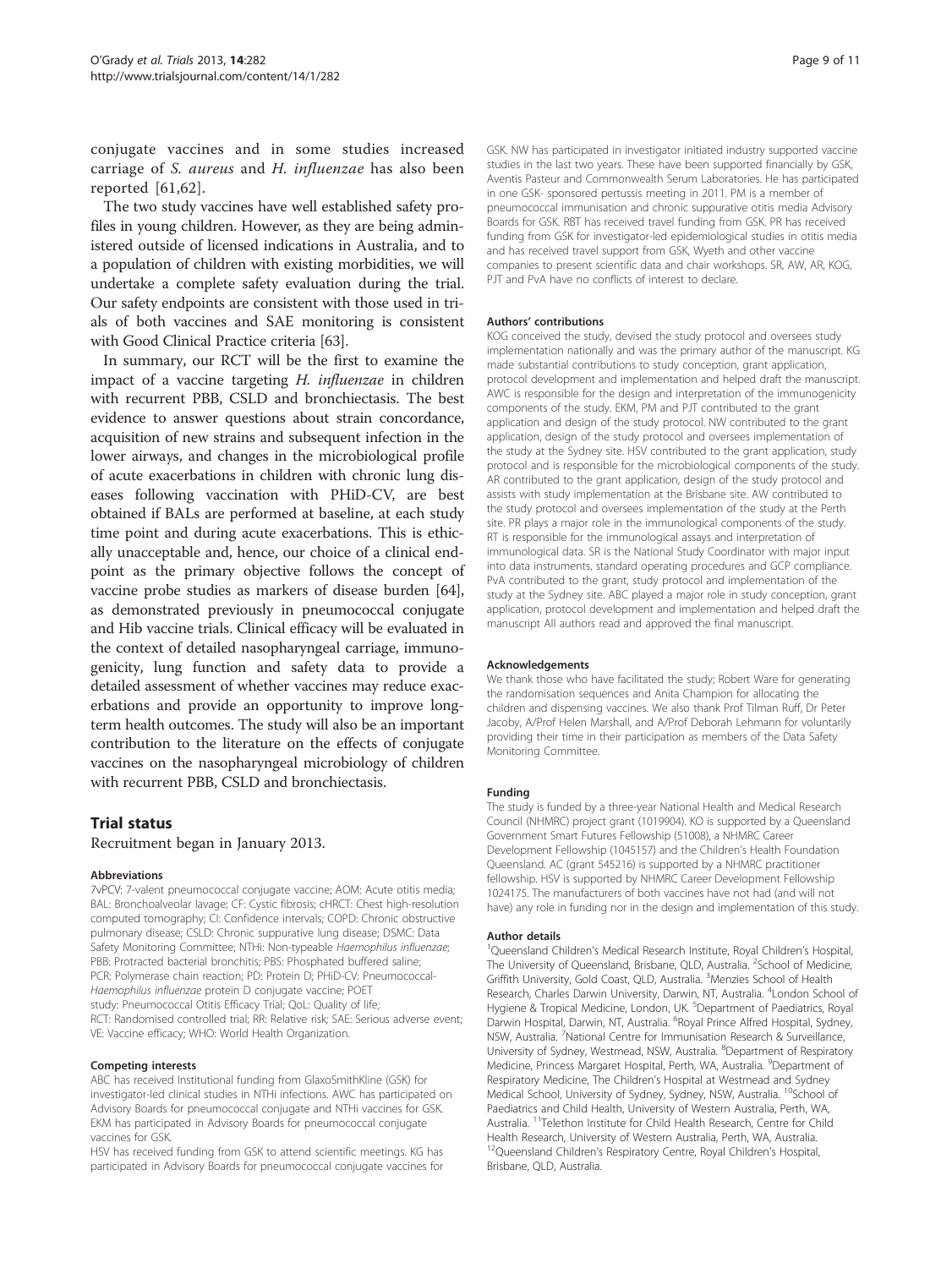#### <span id="page-9-0"></span>Received: 18 January 2013 Accepted: 23 August 2013 Published: 5 September 2013

#### References

- Irwin RS, Baumann MH, Bolser DC, Boulet LP, Braman SS, Brightling CE, Brown KK, Canning BJ, Chang AB, Dicpinigaitis PV, Eccles R, Glomb WB, Goldstein LB, Graham LM, Hargreave FE, Kvale PA, Lewis SZ, McCool FD, McCrory DC, Prakash UB, Pratter MR, Rosen MJ, Schulman E, Shannon JJ, Smith Hammond C, Tarlo SM, American College of Chest Physicians (ACCP): Diagnosis and management of cough executive summary: ACCP evidence-based clinical practice guidelines. Chest 2006, 129(1 Suppl):1S–23S.
- Britt H, Miller GC, Charles J, Henderson J, Bayram C, Pan Y, Valenti L, Harrison C, O'Halloran J, Fahridin S: General Practice Activity in Australia 2009–10. General Practice Series No. 27. AIHW: Canberra; 2010.
- 3. Chang AB, Glomb WB: Guidelines for evaluating chronic cough in pediatrics: ACCP evidence-based clinical practice guidelines. Chest 2006, 129(1 Suppl):260S–283S.
- 4. Marchant JM, Newcombe PA, Juniper EF, Sheffield JK, Stathis SL, Chang AB: What is the burden of chronic cough for families? Chest 2008, 134:303-309.
- 5. Field CE: Bronchiectasis in childhood; aetiology and pathogenesis, including a survey of 272 cases of doubtful irreversible bronchiectasis. Pediatrics 1949, 4:231–248.
- 6. Cole PJ: Inflammation: a two-edged sword the model of bronchiectasis. Eur J Respir Dis Suppl 1986, 147:6–15.
- 7. Chang AB, Robertson CF, Van Asperen PP, Glasgow NJ, Mellis CM, Masters IB, Teoh L, Tjhung I, Morris PS, Petsky HL, Willis C, Landau LI: A multicenter study on chronic cough in children: burden and etiologies based on a standardized management pathway. Chest 2012, 142:943–950.
- Craven V, Everard ML: Protracted bacterial bronchitis: reinventing an old disease. Arch Dis Child 2012, 98:72–76.
- 9. Marchant J, Masters IB, Champion A, Petsky H, Chang AB: Randomised controlled trial of amoxycillin clavulanate in children with chronic wet cough. Thorax 2012, 67:689–693.
- 10. Chang AB, Redding GJ, Everard ML: Chronic wet cough: protracted bronchitis, chronic suppurative lung disease and bronchiectasis. Pediatr Pulmonol 2008, 43:519–531.
- 11. Chang AB, Bell SC, Byrnes CA, Grimwood K, Holmes PW, King PT, Kolbe J, Landau LI, Maguire GP, McDonald MI, Reid DW, Thien FC, Torzillo PJ: Chronic suppurative lung disease and bronchiectasis in children and adults in Australia and New Zealand. Med J Aust 2010, 193:356–365.
- 12. Kapur N, Karadag B: Differences and similarities in non-cystic fibrosis bronchiectasis between developing and affluent countries. Paediatr Respir Rev 2011, 12:91–96.
- 13. Chalmers JD, Smith MP, McHugh BJ, Doherty C, Govan JR, Hill AT: Shortand long-term antibiotic treatment reduces airway and systemic inflammation in non-cystic fibrosis bronchiectasis. Am J Respir Crit Care Med 2012, 186:657–665.
- 14. King PT, Holdsworth SR, Freezer NJ, Villanueva E, Holmes PW: Microbiologic follow-up study in adult bronchiectasis. Respir Med 2007, 101:1633–1638.
- 15. Bandi V, Apicella MA, Mason E, Murphy TF, Siddiqi A, Atmar RL, Greenberg SB: Nontypeable Haemophilus influenzae in the lower respiratory tract of patients with chronic bronchitis. Am J Respir Crit Care Med 2001, 164:2114–2119.
- 16. Hill AT, Campbell EJ, Hill SL, Bayley DL, Stockley RA: Association between airway bacterial load and markers of airway inflammation in patients with stable chronic bronchitis. Am J Med 2000, 109:288–295.
- 17. Patel IS, Seemungal TA, Wilks M, Lloyd-Owen SJ, Donaldson GC, Wedzicha JA: Relationship between bacterial colonisation and the frequency, character, and severity of COPD exacerbations. Thorax 2002, 57:759–764.
- 18. Zgherea D, Pagala S, Mendiratta M, Marcus MG, Shelov SP, Kazachkov M: Bronchoscopic findings in children with chronic wet cough. Pediatrics 2012, 129:e364–e369.
- 19. Grimwood K: Airway microbiology and host defences in paediatric non-CF bronchiectasis. Paediatr Respir Rev 2011, 12:111–118.
- 20. Sethi S, Murphy TF: Infection in the pathogenesis and course of chronic obstructive pulmonary disease. N Engl J Med 2008, 359:2355–2366.
- 21. Sethi S, Wrona C, Eschberger K, Lobbins P, Cai X, Murphy TF: Inflammatory profile of new bacterial strain exacerbations of chronic obstructive pulmonary disease. Am J Respir Crit Care Med 2008, 177:491-497.
- 22. Kapur N, Masters IB, Newcombe P, Chang AB: The burden of disease in pediatric non-cystic fibrosis bronchiectasis. Chest 2012, 141:1018–1024.
- 23. Murray MP, Turnbull K, MacQuarrie S, Pentland JL, Hill AT: Validation of the Leicester Cough Questionnaire in non-cystic fibrosis bronchiectasis. Eur Respir J 2009, 34:125–131.
- 24. Martínez-García MA, Soler-Cataluña JJ, Perpiñá-Tordera M, Román-Sánchez P, Soriano J: Factors associated with lung function decline in adult patients with stable non-cystic fibrosis bronchiectasis. Chest 2007, 132:1565–1572.
- 25. Loebinger MR, Wells AU, Hansell DM, Chinyanganya N, Devaraj A, Meister M, Wilson R: Mortality in bronchiectasis: a long-term study assessing the factors influencing survival. Eur Respir J 2009, 34:843–849.
- 26. Kapur N, Masters IB, Chang AB: Exacerbations in noncystic fibrosis bronchiectasis: Clinical features and investigations. Respir Med 2009, 103:1681–1687.
- 27. Borrow R, Heath PT, Siegrist CA: Use of pneumococcal polysaccharide vaccine in children: what is the evidence? Curr Opin Infect Dis 2012, 25:292–303.
- 28. Foxwell AR, Cripps AW, Dear KB: Haemophilus influenzae oral whole cell vaccination for preventing acute exacerbations of chronic bronchitis. Cochrane Database Syst Rev 2006, 4, CD001958.
- 29. Forsgren A, Riesbeck K, Janson H: Protein D of Haemophilus influenzae: a protective nontypeable H. influenzae antigen and a carrier for pneumococcal conjugate vaccines. Clin Infect Dis 2008, 46:726–731.
- 30. Khan MN, Kaur R, Pichichero ME: Bactericidal antibody response against P6, protein D, and OMP26 of nontypeable Haemophilus influenzae after acute otitis media in otitis-prone children. FEMS Immunol Med Microbiol 2012, 65:439–447.
- 31. Sharma SK, Roumanes D, Almudevar A, Mosmann TR, Pichichero ME: CD4 (+) T-cell responses among adults and young children in response to Streptococcus pneumoniae and Haemophilus influenzae vaccine candidate protein antigens. Vaccine 2013, 31:3090–3097.
- 32. Poolman JT, Bakaletz L, Cripps A, Denoel PA, Forsgren A, Kyd J, Lobet Y: Developing a nontypeable Haemophilus influenzae (NTHi) vaccine. Vaccine 2000, 19(Suppl 1):S108–S115.
- 33. Prymula R, Peeters P, Chrobok V, Kriz P, Novakova E, Kaliskova E, Kohl I, Lommel P, Poolman J, Prieels JP, Schuerman L: Pneumococcal capsular polysaccharides conjugated to protein D for prevention of acute otitis media caused by both Streptococcus pneumoniae and non-typable Haemophilus influenzae: a randomised double-blind efficacy study. Lancet 2006, 367:740–748.
- 34. van den Bergh MR, Spijkerman J, Swinnen KM, François NA, Pascal TG, Borys D, Schuerman L, Ijzerman EP, Bruin JP, van der Ende A, Veenhoven RH, Sanders EA: Effects of the 10-valent pneumococcal nontypeable Haemophilus influenzae protein D-conjugate vaccine on nasopharyngeal bacterial colonization in young children: a randomized controlled trial. Clin Infect Dis 2013, 56:e30–e39.
- 35. GlaxoSmithKline: COMPAS: A phase III study to demonstrate efficacy of GSK Biologicals' 10-valent pneumococcal vaccine (GSK1024850A) against Community Acquired Pneumonia and Acute Otitis Media. Protocol ID 109563\_1. Secondary COMPAS: A phase III study to demonstrate efficacy of GSK Biologicals' 10-valent pneumococcal vaccine (GSK1024850A) against Community Acquired Pneumonia and Acute Otitis Media. Protocol ID 109563\_1 2013. [[http://www.gsk-clinicalstudyregister.com\]](http://www.gsk-clinicalstudyregister.com)
- 36. O'Brien KL, Nohynek H, World Health Organization Pneumococcal Vaccine Trials Carriage Working Group: Report from a WHO Working Group: standard method for detecting upper respiratory carriage of Streptococcus pneumoniae. Pediatr Infect Dis J 2003, 22:133-140.
- 37. Leach AJ, Stubbs E, Hare K, Beissbarth J, Morris PS: Comparison of nasal swabs with nose blowing for community-based pneumococcal surveillance of healthy children. J Clin Microbiol 2008, 46:2081-2082.
- 38. Hare KM, Grimwood K, Leach AJ, Smith-Vaughan H, Torzillo PJ, Morris PS, Chang AB: Respiratory bacterial pathogens in the nasopharynx and lower airways of Australian indigenous children with bronchiectasis. J Pediatr 2010, 157:1001–1005.
- 39. Hare KM, Binks MJ, Grimwood K, Chang AB, Leach AJ, Smith-Vaughan H: Culture and PCR detection of Haemophilus influenzae and Haemophilus haemolyticus in Australian Indigenous children with bronchiectasis. J Clin Microbiol 2012, 50:2444–2445.
- 40. Werno AM, Anderson TP, Murdoch DR: Association between pneumococcal load and disease severity in adults with pneumonia. J Med Microbiol 2012, 61:1129–1135.
- 41. Lal G, Balmer P, Stanford E, Martin S, Warrington R, Borrow R: Development and validation of a nonaplex assay for the simultaneous quantitation of